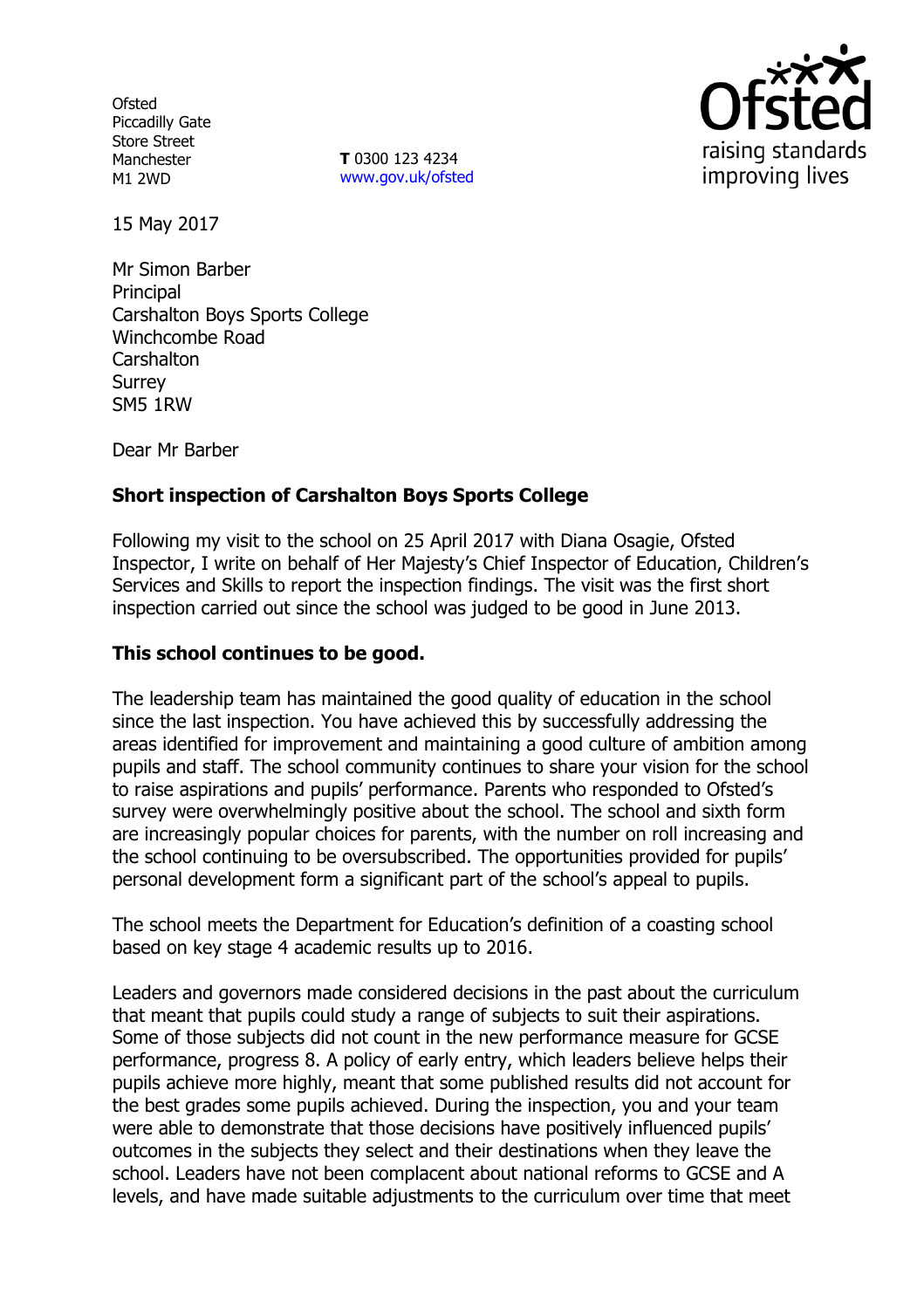

pupils' needs. Governors have been precise in their scrutiny of leaders' decisions and actions. There is a wide range of enrichment and extra-curricular activities on offer, many of which link directly with pupils' academic studies and contribute to pupils' strong attitudes to learning. Enrichment, clubs and the sense of community that exists within the school featured prominently in parents', pupils' and staff's feedback to inspectors.

At the last inspection, leaders' evaluation of the school's performance and governors' scrutiny of leaders' work featured as strengths. This continues to be the case. Leaders understand that there remains work to do to ensure that disadvantaged pupils with average prior attainment and the most able achieve better across the curriculum. This is particularly the case in subjects that performed less well last year, such as mathematics. The work done to raise standards in those areas since the start of the academic year has already resulted in much improved progress across year groups.

Students in the sixth form made good progress across a range of subjects and overall last year. Students' destinations demonstrate progression into suitable and aspirational careers and employment. Girls who join the sixth form make good progress in their studies and told inspectors that they enjoy coming to this school.

#### **Safeguarding is effective.**

The school's arrangements for safeguarding are effective. Leaders have ensured that protocols are in place to respond to concerns in a timely and appropriate manner. This includes working effectively with external agencies and following up referrals effectively. Records are accurate and robust, enabling staff to consider pupils' pastoral needs when planning interventions and activities. Pre-employment checks on staff are accurately recorded in the single central record and consistent with the latest statutory guidance.

Leaders and governors have a detailed understanding of local contextual risks that their pupils potentially face. Consequently, training for staff and pupils is regular and focused on issues including gang violence, drug abuse and domestic violence. Staff have a keen awareness of the links between those issues and wider concerns regarding child sexual exploitation, children missing from education and in the school's fulfilment of the 'Prevent' duty. Parents, staff and pupils feel that this is a safe and caring school where bullying is rare. Staff manage behaviour effectively and pupils demonstrate a high degree of respect and tolerance towards one another. Leaders use permanent exclusions appropriately to maintain pupils' wellbeing and minimise the chance of external risks affecting the school.

# **Inspection findings**

■ At the beginning of the inspection, leaders and the inspection team agreed to focus on three key lines of enquiry. The first key line of enquiry explored how leaders are working to raise the achievement of disadvantaged pupils with average starting points and the most able.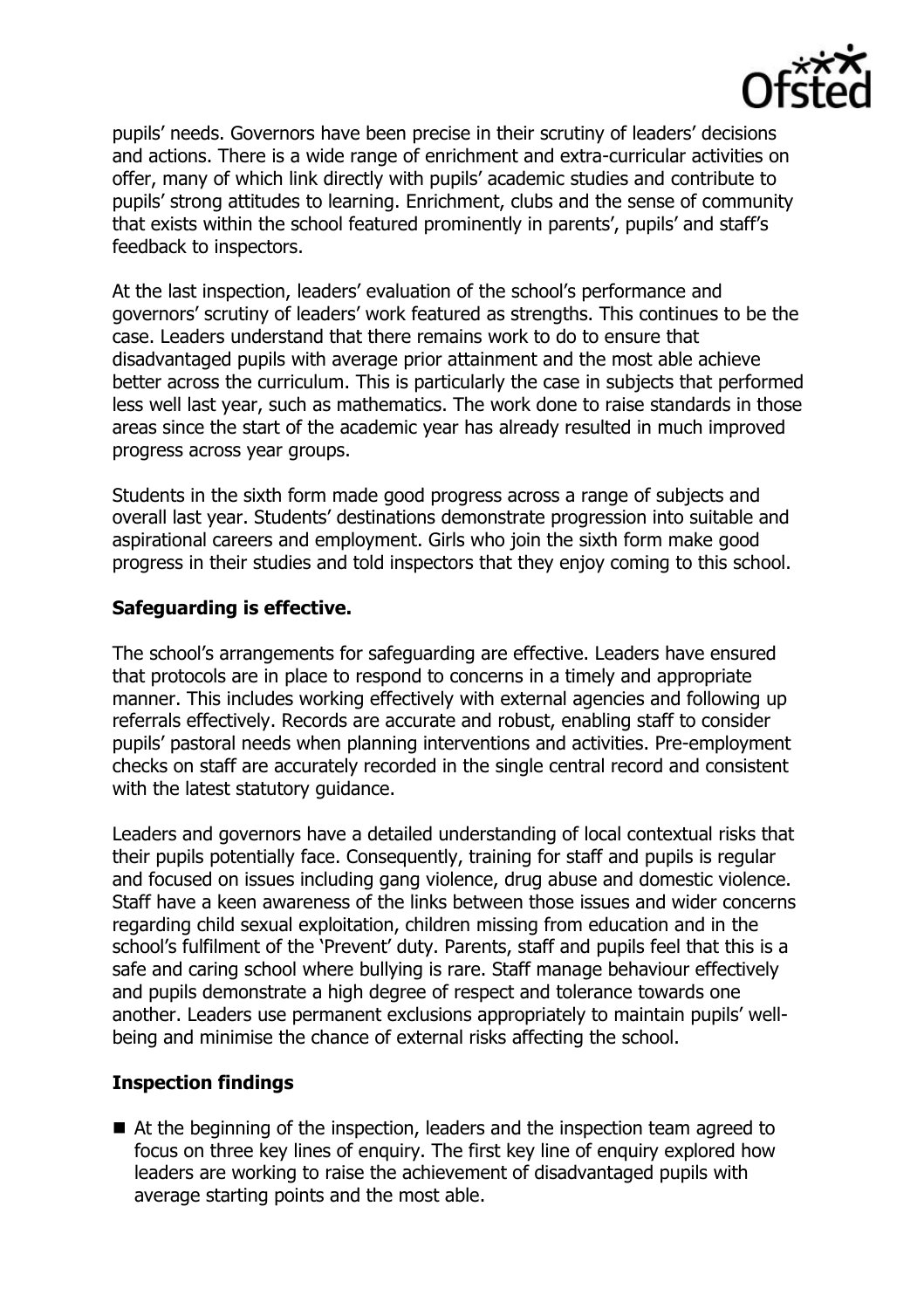

- Last year, those groups of pupils' performance was much weaker than that of their peers nationally. Leaders' strategies are improving pupils' progress through targeted subject support and effective use of the pupil premium funding. In science, pupils across year groups are now making good progress due to better teaching and assessment. The difference is diminishing between the progress and attainment of disadvantaged pupils and their peers because of teachers identifying in their planning those pupils more prominently.
- $\blacksquare$  The most able pupils are identified alongside other groups when teachers prepare activities. Most-able pupils are challenged through good questioning and tasks that stretch their learning, particularly in groups set by ability. However, leaders are correct to identify that some subject leaders' medium- and longerterm planning does not highlight routinely where teachers should anticipate stretching the most able pupils further, including in A level and equivalent vocational subjects.
- Current assessment information and pupils' work indicate that pupils' attainment and progress are good, including for those groups. Formerly weaker subjects are performing better because of the strategies that leaders have introduced, including English at GCSE and A level. Overall, mathematics is performing better across year groups, but disadvantaged middle-ability pupils' progress is improving less quickly.
- Inspectors found that the curriculum is broad and balanced, offering pupils options in which to do well. Pupils receive good careers advice and guidance so that they progress to suitable courses or employment opportunities after school. This is true of all groups of pupils and supported by improving outcomes at GCSE over time, including English and mathematics.
- Girls and boys who join the sixth form told inspectors that they choose to study here because of the range of choice on offer that suits their high ambitions. Those ambitions reflect the very positive destinations information for successive cohorts since the last inspection.
- Staff are rightly proud of the work they do to help pupils achieve, including additional support and enrichment. Pupils and parents recognise the effort that staff put in to getting the best out of pupils' time in school. The policy of early entry has had an impact on the published GCSE information. However, leaders' decision to enter some pupils early in some subjects is supported by pupils' subsequent success in accessing suitably aspirational higher education and employment.
- Leaders recognise that the school's intake is changing. Pupils overall now join the school with average prior attainment whereas historically prior attainment had been significantly lower than average. An increasing proportion of higher prior attaining pupils now join the school and leaders recognise that they are capable of pursuing English Baccalaureate (Ebacc) subjects at GCSE (the combination of English, mathematics, science, a humanities subject and a modern foreign language). Changes to the GCSE options process encourage pupils towards Ebacc subjects while maintaining the school's existing breadth of subjects offered.
- **Pupils' English work, particularly the most able pupils', demonstrates the effect of**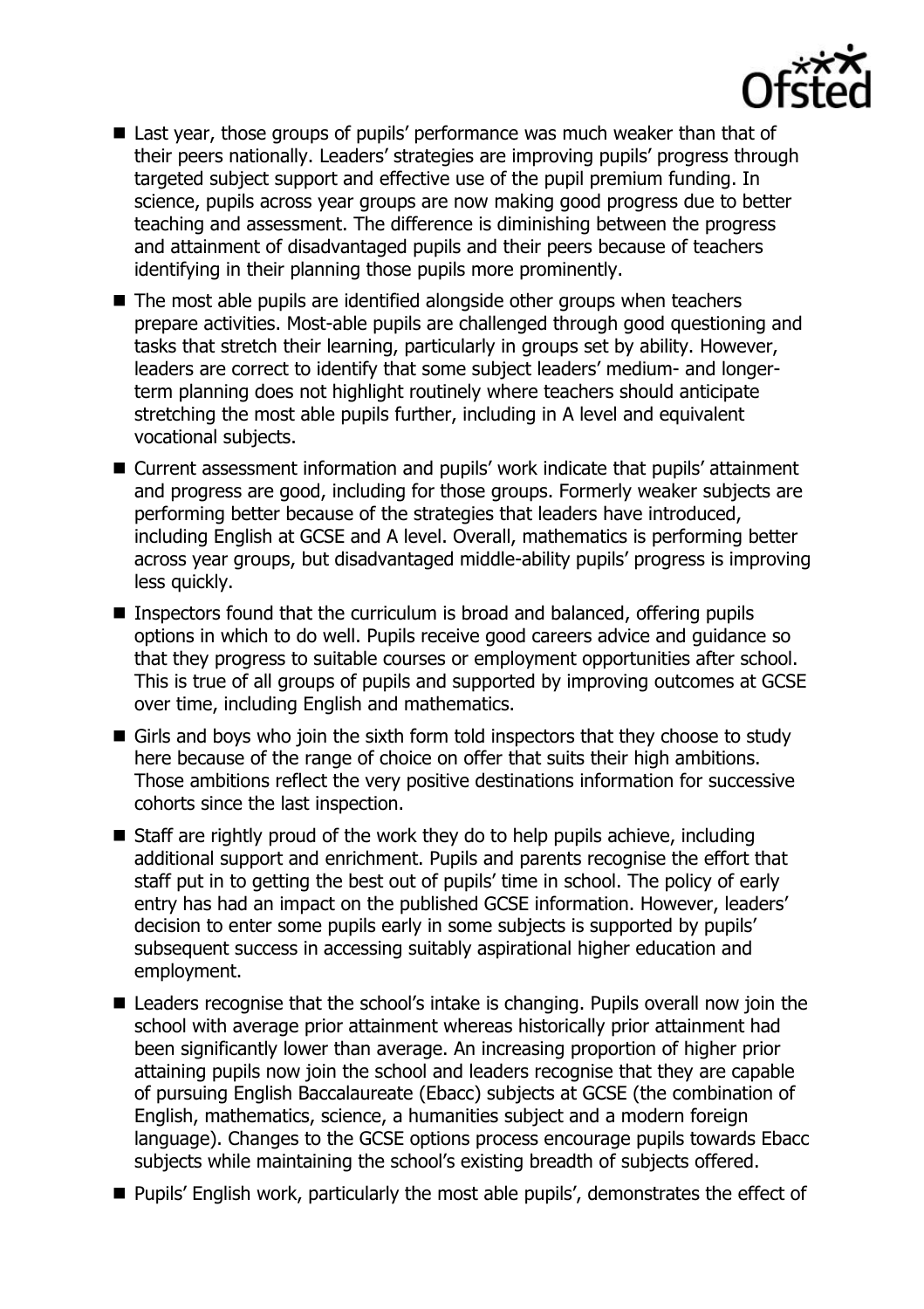

leaders' strategies to develop the curriculum based on their precise knowledge of pupils' needs and abilities. For example, pupils in key stage 3 quickly build upon the literacy skills developed in primary school because expectations for their extended writing are high across subjects. Work to develop mastery of mathematical skills is also promoting better outcomes across year groups.

- Finally, there has been a three-year trend of improvement in attendance and reduction in exclusions. This trend is continuing due to the positive impact of the strategies in place. This includes supporting vulnerable families and encouraging positive relationships with the school that promote aspiration and value for learning. The attendance of disadvantaged pupils and pupils who have education, health and care plans has improved over time, but more slowly.
- The introduction of new procedures for managing behaviour and rewarding positive attitudes to school has meant that behaviour has further improved since the last inspection. Well-qualified staff effectively support pupils at risk of poor attendance and exclusion, or who require additional support to access the curriculum. The use of internal exclusion has reduced the number of exclusions significantly but also improved behaviour overall. Disadvantaged pupils are encouraged to participate in extra-curricular activities as part of leaders' wider strategy to improve this group's performance.
- Leaders identified emerging low-level disruption as a potential barrier to learning as part of their evaluation of the school's performance. To address this, classroom routines were introduced that staff use well and pupils respect. Consequently, low-level disruption is uncommon and pupils' attitudes to learning are good.

#### **Next steps for the school**

Leaders and those responsible for governance should ensure that:

- $\blacksquare$  teachers effectively stretch the most able to make consistently good progress across the curriculum
- outcomes for middle-ability disadvantaged pupils continue to improve at GCSE, particularly in mathematics.

I am copying this letter to the chair of the governing body, the regional schools commissioner and the director of children's services for Sutton. This letter will be published on the Ofsted website.

Yours sincerely

Matt Tiplin **Her Majesty's Inspector**